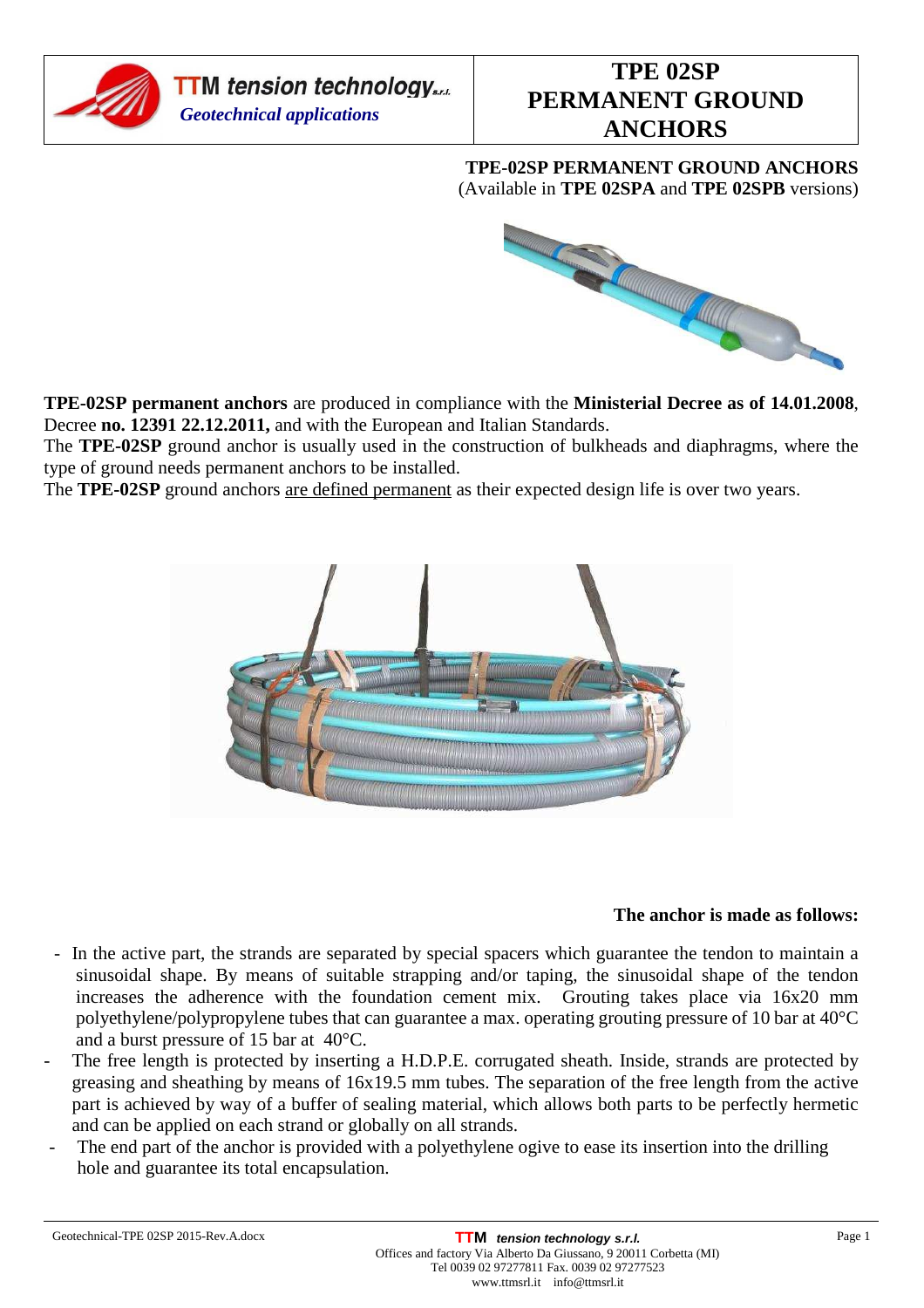## **TPE-02SPA GROUND ANCHOR DIAGRAM**  (Installed with **TTR-E** type anchor)

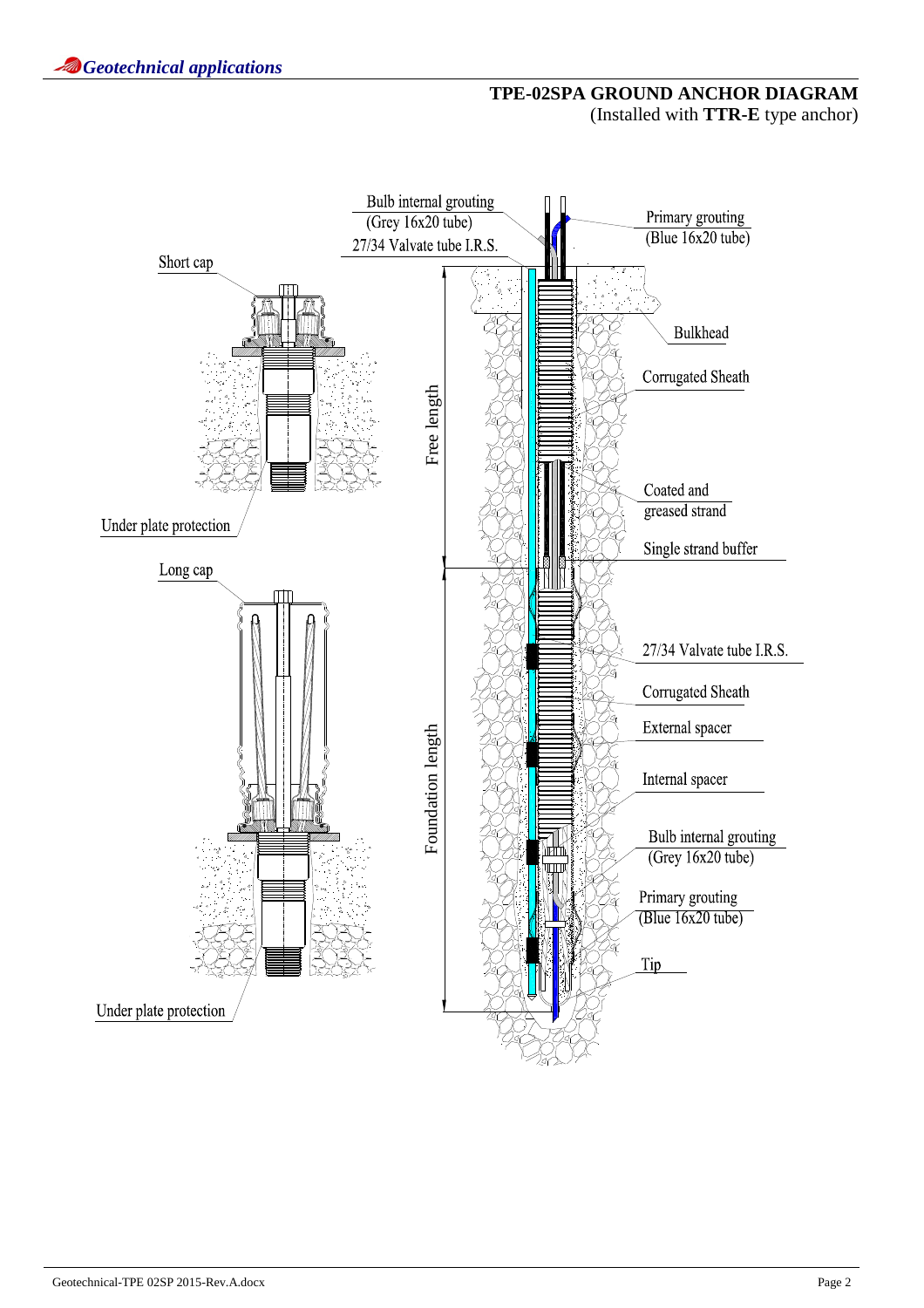## **TPE-02SPA GROUND ANCHOR DIAGRAM**  (Installed with **TTM** and **TTM-F** type anchor)

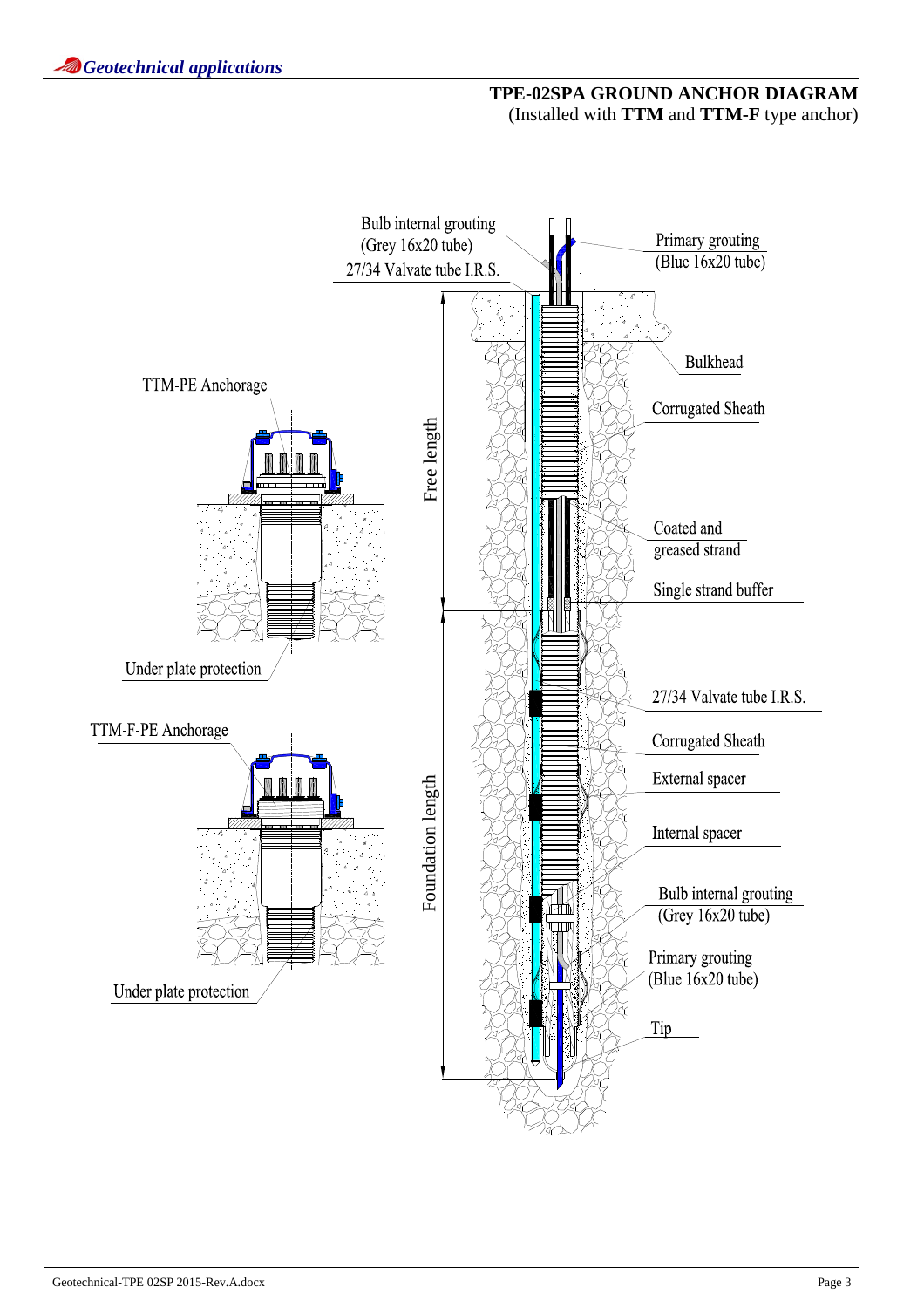## **TPE-02SPB GROUND ANCHOR DIAGRAM**  (Installed with **TTR-E** type anchor)